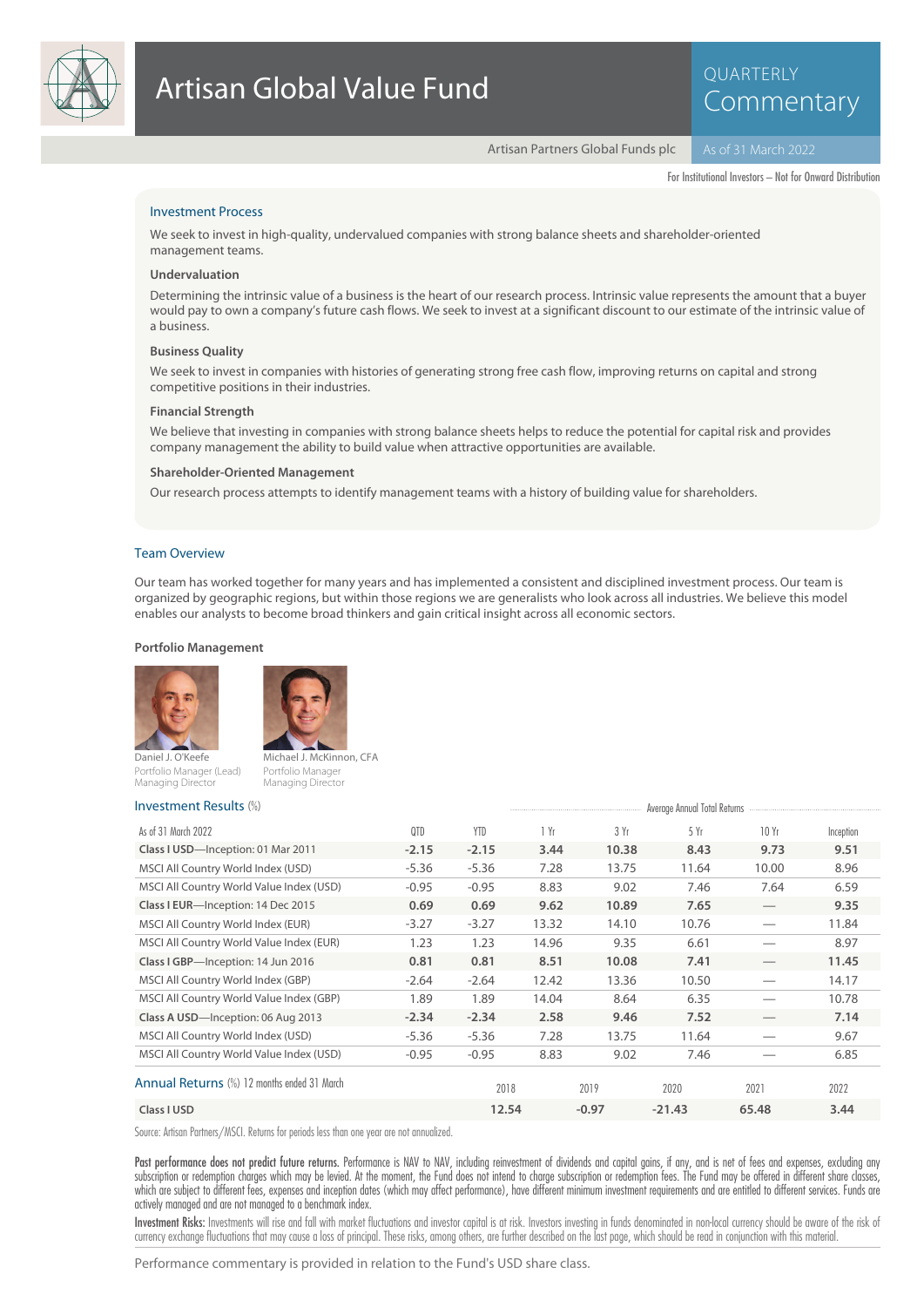

# Quarterly Commentary Artisan Global Value Fund As of 31 March 2022

# Market Overview

We thought we might make it at least a few years without another crisis, but alas, it was not to be. Instead of looking forward to an expected post-COVID landscape of recovery and growth, we face a landscape scrambled by the Russian invasion of Ukraine.

Clearly, the humanitarian cost of the war is incalculable. The world has not seen such barbarism in Europe since Adolph Hitler, and Vladimir Putin's targeting of Ukrainian civilians recalls one of the bloodiest sieges in history, the Nazi siege of Stalingrad in Russia during World War II (WWII). That Putin called his invasion a "de-Nazification" exercise made the irony even more bitter. The direct global economic impact of the invasion, however, is modest. Russian GDP prior to the war was \$1.5 trillion, less than one-tenth of the US. Most global businesses have some modest exposure to Russia, typically 1%-2% of revenue, in our experience. Ukraine is even less significant. The collapse of the Russian and Ukraine economies is therefore not particularly painful to either the global economy or to diversified businesses such as the ones we own. The derivative impacts, however, are significant.

They are felt foremost in the energy markets. Russia is one of the largest producers of oil and gas in the world. And Europe depends on Russian gas for its energy needs. European members of the Organisation for Economic Co-operation and Development (OECD) consume 74% of Russia's gas exports. Among them, Germany imports a third of its crude oil and 66% of its gas from Russia. Italy depends on Russia for 43% of its gas supply. Europe is scrambling to find alternatives to Russian energy, including accelerating construction of liquified natural gas (LNG) terminals to allow imports by ship rather than via Russian pipelines. Unfortunately, LNG terminals take a long time to build, and terminals themselves will not solve the problem. There simply is not enough gas coming out of the ground (outside of Russia), and more of it is needed before LNG can be made available to Europe.

Pressure to shut off the flow of Russian gas is mounting on Europe—and Germany in particular. A shutoff is tempting on humanitarian and geopolitical grounds, because it would deprive Putin of the hard currency cash flow he needs to fund his war. But it would be disastrous for Germany, Europe and the global economy. Factories would shut down for lack of power. Homes would go unheated. Absent a wider war in Europe, an energy shortage is likely the biggest immediate economic risk posed by the war. Energy security has suddenly become an existential issue, and many governments are scrambling to reconcile their desire to eliminate fossil fuels and reduce CO2 emissions with the reality that cheap and plentiful fossil fuels are essential to prosperity and social harmony. In the medium term, the two are likely irreconcilable.

Then there is China. Prior to the invasion, China and Russia declared a "no limits" partnership and promised to collaborate more together against the West. The two countries share the same objective: build a strategic alternative to the Western vision of human rights and democracy. Russia's invasion of Ukraine now puts China and the West in a dangerous position. Support Russia overtly and China risks provoking the same punishing sanctions levelled against Russia. As a result of those sanctions, Russia is essentially

severed from the global economy—with the exception of energy supply. Russia's foreign currency reserves have been frozen, and Russia cannot access hundreds of billions of dollars in hard currency it needs to fight the war and support its economy. Russia is now a pariah state, cut off from Western trade, goods, services and investment. Within a matter of weeks, Russia reverted to the Sovietera economy of the 1980s. It is essentially Cuba but with nuclear weapons and gas reserves.

China will not want to follow this path and is therefore engaged in a precarious geopolitical balancing act. Its economy is deeply integrated with the Western world. China traded \$709bn in goods with Europe and \$559bn with the US in 2020. Should those economic ties be severed, the impact on China as well as Europe and the US would be catastrophic—undoing decades of global economic development in a single stroke.

While many have drawn parallels between China and Russia, we think the comparison stops at their mutual self interest in restraining the US as the global superpower. Russia and China are very different. Russia is a kleptocracy with a political and economic system built on the patronage of oligarchs—individuals anointed by Putin to oversee sections of the Russian economy who then extract wealth for themselves and Putin through their oversight. This central nervous system of incentives maintains the current system of government and prevents the Russian economy from becoming deep or wide. The country is largely dependent on oil and gas, which makes up about 39% of government revenue.

China, on the other hand, is an economic powerhouse. Its manufacturing base is deeply engrained in the supply chains of the global economy, and its enormous and growing middle class draws trade and foreign direct investment from around the world. Agree with its model of government or not, China is nothing short of an economic miracle. The country's economic management has arguably lifted more people out of poverty in a shorter period of time than any other in history. We believe China will manage its strategic position very carefully—support Russia as little as it can to avoid provoking Western economic sanctions but enough to present itself as a counterweight to American influence.

We can be sure, however, that China's economic planning for the next decades will include efforts to insulate itself from the West's economic dominance. Given China's aspirations for Taiwan, vulnerability to retaliatory economic sanctions is an enormous strategic risk for China. And the confiscation of Russia's US dollar reserves will have created enormous angst in Beijing, given it is the largest holder of US dollar reserves. The COVID-19 crisis opened the world's eyes to the importance of controlling supply chains and key industries such as semiconductor manufacturing. The war in Ukraine has only created greater urgency on these points. If the pandemic started to close the door on the era of globalization that characterized the last few decades, the war in Ukraine slammed the door shut. The era of globalization is almost certainly dead.

There are arguably other postscripts to be written.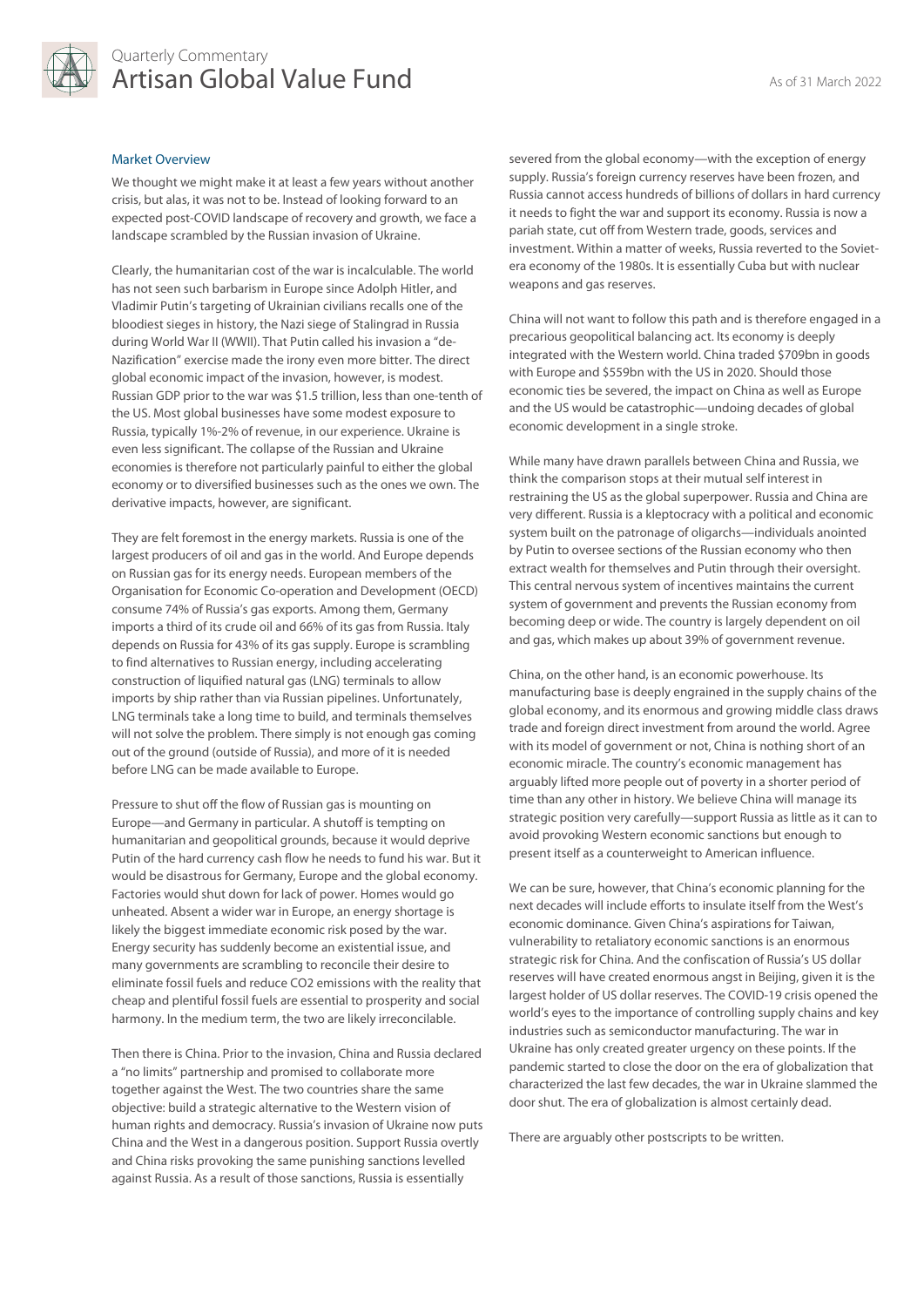The era of secularly falling interest rates and central bank money printing may also be winding down. Inflation was already a serious issue, and the war in Ukraine has made it worse. The war is disrupting the energy economy, but it is also disrupting the world's food supply as Russia and Ukraine are two of the largest exporters of grain to the world. Inflation is at a 40-year high in the US with no sign of falling. Interest rates have gone up, and quantitative easing is shifting toward quantitative tightening. The 10-year US Treasury yield has jumped from 1.6% in January to 2.6% as we write. The Fed is signaling significant interest rate increases throughout 2022 and that it will soon begin to shrink its balance sheet after more than ten years of staggering expansion. But with an expected fed funds rate of 2.8% by end of 2022 and inflation running somewhere between 5%-10%, monetary conditions can hardly be considered tight. Indeed, the 10-year US Treasury yield is merely back to where it was in 2018, though inflation is roughly four times higher. It seems surreal to even write that current inflation levels have just barely driven the yields of most European government bonds out of negative territory.

How central banks in the developed world manage the tightening cycle is of enormous consequence. On the one hand, inflation seems out of control and likely needs to be addressed by rate increases and central bank balance sheet reduction. On the other hand, government balance sheets in the developed world have reached levels not seen since WWII, leaving few levers available to quickly reduce spending, deficits and debt. Even modest interest rate increases will have an impact on government deficits, crowding out other forms of spending and further increasing debt levels absent painful fiscal adjustments. At the same time, inflation also drives up government spending as it increases the cost of autopilot entitlement spending such as Social Security in the US. Facing the risk of runaway inflation on one side and fiscal pain on the other, central banks are walking a razor's edge. Our assumption is always that policy makers almost always choose what is easy over what is sound. But we see no easy path for democratically elected governments to navigate the current monetary and fiscal conundrum. What is easier—letting inflation run in order to reduce debt in real terms, or raising rates to a level that may bust budgets and push economies into recession? We do not know. The history of monetary economics is one of innovation and necessity, and we are the audience awaiting the next act. The good news is consumers in the developed world are in relatively good shape, with strong balance sheets and a strong desire to spend after two years of COVID-induced suppression. The current economy is very strong. And who knows? Perhaps the surge of inflation will ebb and the policy consequences will be de-risked.

Today's landscape also turns the world's attention to environmental, social and governance (ESG)—a movement advocating that ESG considerations should weigh heavily in investment decisions and capital allocation. The popularity of ESG is evidenced by the tremendous growth in ESG-themed assets, which have increased by 270% over the past five years. Part of this framework is entirely non-controversial. For example, if a business faces environmental risks or opportunities, any fundamentally oriented investor should weigh them alongside other considerations. Government policies that incentivize clean energy

are clearly an opportunity for some businesses and a risk for others, namely oil and gas companies. That corporate governance is an important consideration for any investor is also non-controversial. Social considerations are harder to define, but we would include legal, regulatory and community relations as factors that can impact investment outcomes.

But the world of ESG can blur the lines between basic risk and reward investment considerations and the realm of highly personal values. For example, many ESG-oriented investors exclude oil and gas from their portfolios because burning fossil fuels contributes to global warming and is therefore an immense social harm. Oil and gas is one of the most persistently underweighted areas by ESG investors. Some ESG investors may include oil and gas in their portfolios but only if the companies have a strategic commitment to reducing their carbon emissions, which one could argue is a commitment to exit the oil and gas business eventually. These convictions are reasonable, but it must be said they are valuesbased. For example, the question of the social good of the fossil fuel business can be viewed from many angles. On the one hand, fossil fuels generate emissions that are damaging to the environment. On the other hand, fossil fuels contribute enormously to the economy, public welfare and social good. Without fossil fuels, we could not farm, bring food to market, heat our homes and offices and clothe ourselves. Moreover, currently sky-rocketing oil and gas prices are causing enormous pain to poor and middle-class consumers around the world. Some must choose between heating their homes and paying for groceries. Current investment levels in fossil fuels are simply not enough to meet current demand, contributing to the high cost of gasoline and heating fuels. One could argue, therefore, that an increase in fossil fuel investment is needed to help maintain social harmony. Viewed from this angle, fossil fuel investment is a moral and social imperative. How one weighs such seemingly conflicting perspectives is a complex process, and ultimately one that reflects an individual's value system.

We can make similar observations about defense companies, another sector frequently underweighted by ESG investors. In the latest draft of the highly influential EU taxonomy—a classification system of activities contributing to the social good—defense companies were classified alongside tobacco and gambling as damaging to the social good. It is not difficult to understand the impulse behind this classification. Weapons are instruments of war and death as the blood-soaked battlefields of history so testify. But one's viewpoint on the social value of the defense industry will depend on perspective. The Ukrainians will argue that the Javelin missile has made the difference in their ability to defend against Russian aggression. Indeed, it is this very perspective that has led to calls to rewrite the EU taxonomy to reclassify defense companies as socially desirable. This perspective has also led to pledges by European governments to significantly increase their defense budgets after years of stagnation and decline. They are, to be blunt, afraid for their lives in the face of Russian aggression.

For investors and fiduciaries such as ourselves, the question is this: If we are to make investment decisions based on personal values, whose personal values will we use? Dan O'Keefe's? Michael McKinnon's? Those of Client A or those of Client B?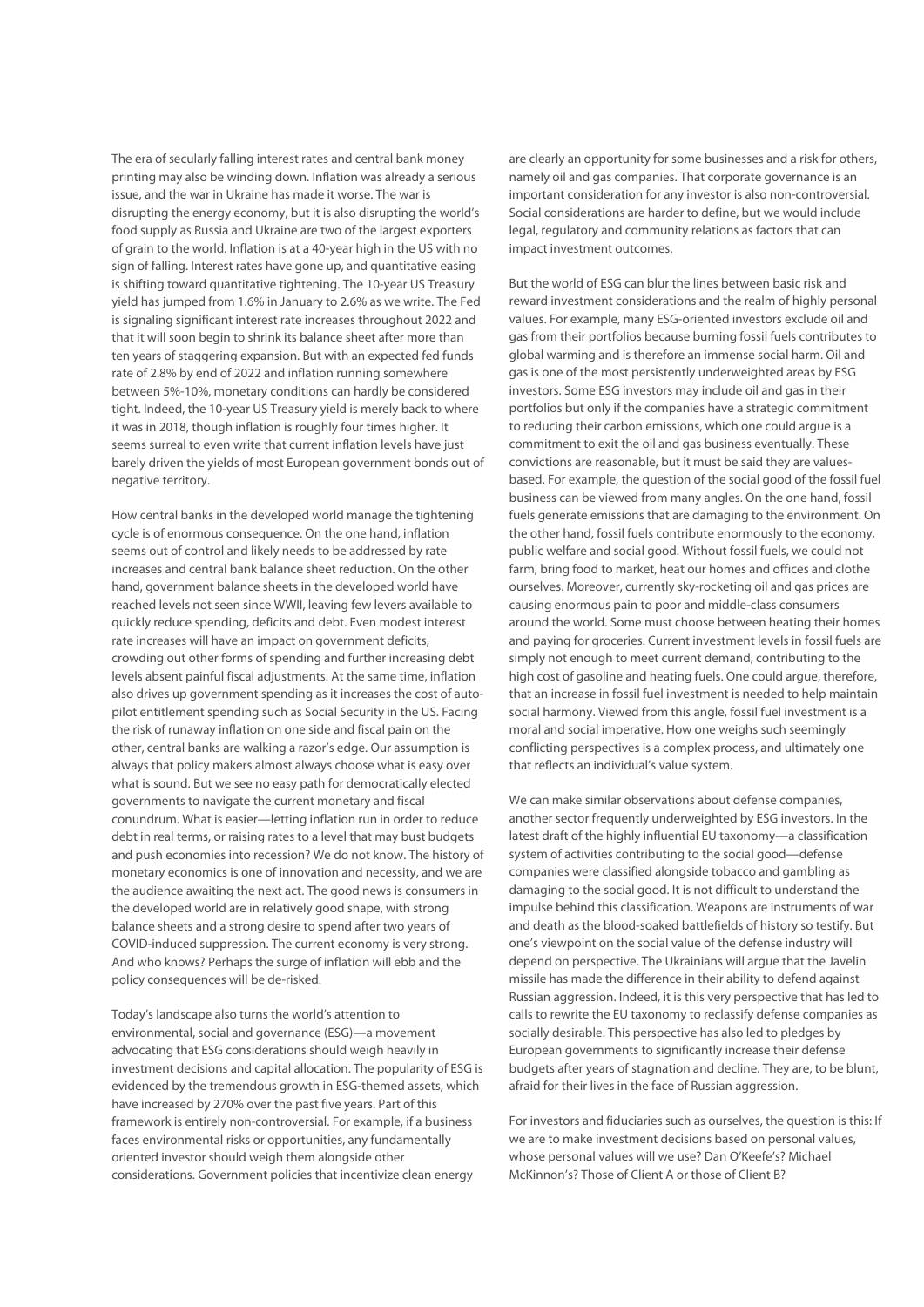For a time, these questions could be avoided. For almost a decade, shares in oil and gas companies as well as defense companies underperformed the market persistently. In contrast, the shares of information technology and software-related businesses massively outperformed the market. Most of them score very highly on ESG metrics, though we would argue this relationship is coincidental rather than causal. As a result, the difficult values-based questions around oil and gas and defense could be ignored because there was no performance penalty to be paid. But as a result of persistent underinvestment in exploration and production, combined with continued strong demand, oil and gas prices have skyrocketed and returns on equity and capital have increased. Share prices have followed. Over the past year, oil and gas is one of the best performing sectors in the world. The war in Ukraine has virtually guaranteed that governments will increase defense budgets. Share prices of defense companies have followed and are up significantly this year in a down market.

Today, the difficult questions for ESG are much harder to ignore.

# Portfolio Discussion

Lingering COVID-19, surging inflation and a war in Ukraine cast a pall over markets this past quarter. The S&P 500® Index crossed the magical line into correction territory in early March but bounced back to close down 5% for the quarter. The S&P was dragged down by expensive IT shares as investors contemplated a decade of uninterrupted share price outperformance, record valuations and the impact of inflation and rising rates on investor tolerance for high multiples. Other developed world stock markets fared a little better in local currency terms as they tend to be biased toward "value" stocks, which generally did better than growth. Translated back into dollars, however, international markets did as poorly or worse than the US as international currencies generally depreciated against the US dollar. We believe this is due to the expectation that rates rise faster in the US than Europe. Surprisingly, the European Central Bank seems reluctant to raise rates even as inflation spreads. The Fed, on the other hand, has made it clear rates are going up.

Bonds fared much worse, as 10-year US Treasury notes sank 7% and 30-year US Treasury bonds were down 11%. With inflation running at high single digits or higher, current prices on government bonds look like a guarantee of capital loss. Unsurprisingly, what is fixed income investors' pain has been commodity investors' gain. As we mentioned in the prior section, the current environment is rocket fuel for oil and gas shares. Strong demand and uncertainty around future supply—created by underinvestment in exploration and production and a war in Ukraine—led to a strong oil price and of course strong share prices.

Our best performing stock this quarter was BAE Systems. The company reported good earnings recently, as it has during most of our ownership period, but the catalyst for its share performance was the war in Ukraine. Investors have for years ignored European defense companies such as BAE—in our view, due to a combination of ESG considerations (discussed above) and the outperformance of growth stocks—leading to very attractive valuations. The war in Ukraine quickly changed minds regarding the importance and social benefit of defense companies, as well as the prospect for

higher defense spending in Europe and the US. The shares climbed 27% in dollars.

Berkshire Hathaway was our second-best performer, with shares climbing 18%. Berkshire is a conglomerate with a large pile of cash and securities, as well as a number of operating companies. The largest contributors to earnings are manufacturing, railroads, insurance and utilities. The earnings performance of the business has been good. Berkshire's 2021 earnings excluding performance of the investment portfolio were 11% above 2019 levels. In addition, its financial strength is attractive in the current environment.

Imperial Oil was also a strong performer, up 35%. Imperial was well positioned for rising oil prices. The company wisely spent the past several years optimizing production at its large oil sands projects, and it is now reaping the benefits. Oil price realizations have doubled over the past year, and Imperial's business is gushing cash. It is important to understand that Imperial's oil reserves primarily consist of oil sands. This type of oil is characterized by high upfront investments but has low depletion rates and minimal reinvestment needs. This means Imperial does not need to continually reinvest to maintain production levels and retains the potential to generate very high levels of cash flow in the right environment. This is exactly what we are experiencing today. Additionally, management has been controlling costs, keeping investment levels low and returning significant amounts of cash to shareholders through dividends and share repurchases.

Our worst performers this quarter were Meta Platforms (formerly Facebook), Samsung Electronics and Richemont.

Meta shares declined 34% during the quarter. The company is facing several headwinds that are slowing growth this year. Four main issues surfaced during its recent earnings results: 1) slowing user growth, 2) competition from TikTok, 3) negative mix shift and 4) a decrease in the effectiveness of its advertising products due to Apple's privacy policy changes. Let's discuss them each.

The concern over a slowing user base is largely misplaced. While daily users of Facebook were down 0.1% versus the prior quarter, the daily users across Meta's entire family of apps (including WhatsApp, Instagram, etc.) were up. As a whole, the ecosystem is still gaining users; pretty incredible given we are now lapping a period of intense user growth during the pandemic. And the user base is still 25% higher than it was prior to the pandemic—the monthly users across all of Meta's family of apps is over 3.5 billion. The future value of Meta cannot be based on the expectation for more user growth, which has matured. The growth needs to come from more monetization.

Competition from TikTok is a legitimate concern with both longterm and short-term implications. In the long term, TikTok is probably Meta's most relevant competitive threat (despite what the FTC asserts). While it is not technically a social network, it is competing for users' time and attention—which creates the ad inventory that drives the business model. Meta is responding by building a new product called Reels, which is essentially a copycat version of TikTok's viral video product. Given Meta's massive user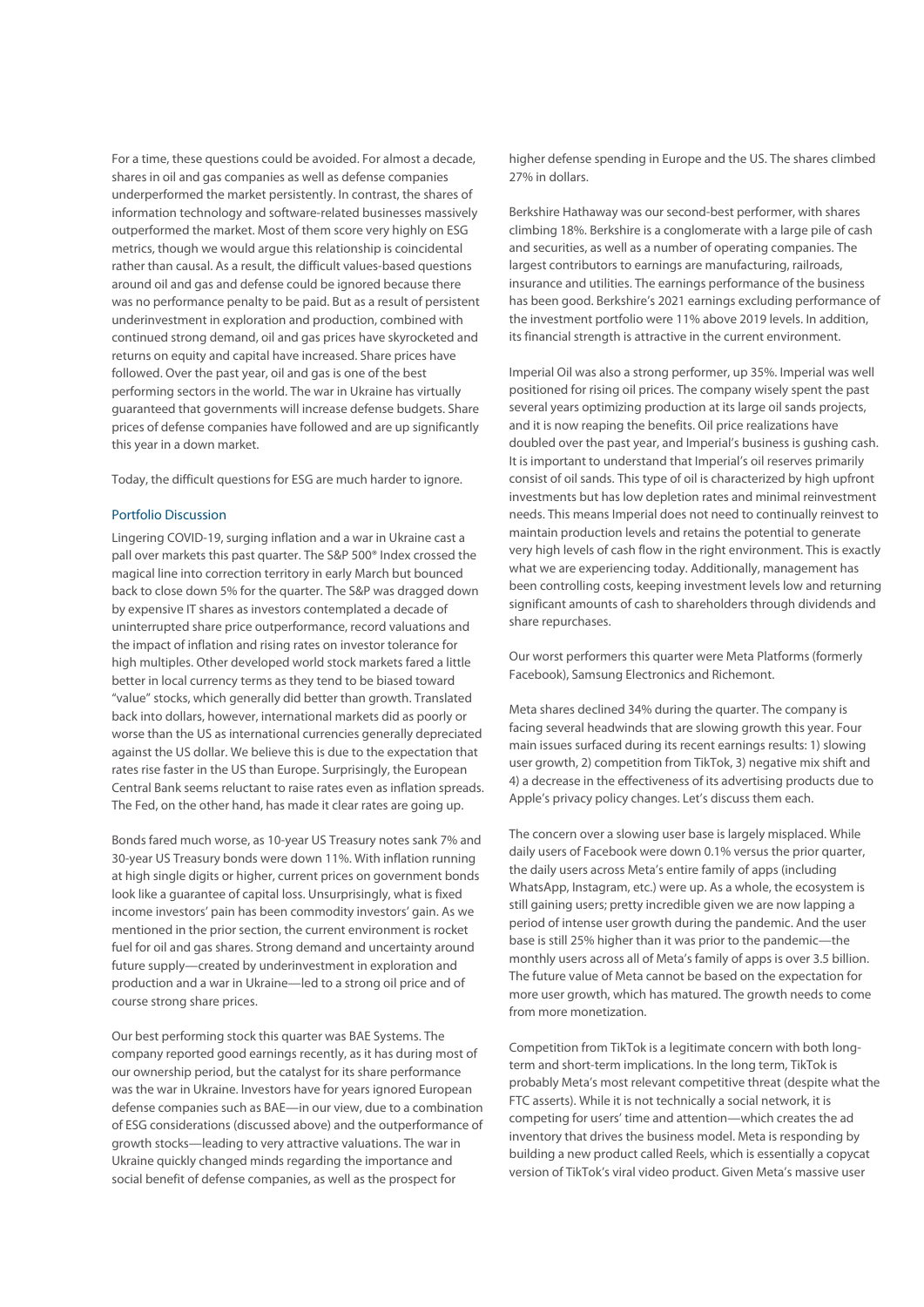base and vast technical resources, it will likely successfully create an ecosystem around short videos. However, the Reels product is not optimized for advertising yet, which means that as it drives traffic to this new product, it is creating adverse mix shift and a near-term headwind to advertising revenues. While focusing on the long term is the right thing to do, it is creating additional temporary pressure on revenue growth.

The last issue was Apple's privacy policy changes, which impaired Meta's ability to target and measure advertising on the iPhone. The company's estimated cost is \$10 billion in revenues this year, or 800bps of growth. Meta is investing billions to mitigate the impacts of these privacy changes. We have done extensive diligence to understand the impact. Our research suggests Meta is making progress, but it is far from clear whether it will be able to completely get back to where it was before the changes.

During the quarter, we added to our Meta position. Despite the headwinds, Meta is still an exceptionally high-quality business with remarkable growth potential. Its revenue grew 37% in 2021, and we expect it to grow double digits this year. Meta owns four of the six most widely used online platforms in the world, with 3.5 billion active monthly users. It operates in a secular growth market, its financial returns are excellent, and it has \$50 billion in net cash on the balance sheet. During the quarter, shares of Meta were available at 12X-13X earnings. We find Meta's combination of quality, growth and valuation exceptionally attractive.

Samsung shares declined 13% during the quarter. While there is some generalized pessimism around the semiconductor industry, Samsung's business is healthy and performing well. Samsung recently released preliminary first-quarter earnings that showed revenue growth of 18% and a 50% increase in profits. One of its main competitors recently reported similarly strong earnings and a healthy outlook for the industry. There continues to be broad-based demand for Samsung's core memory products and a disciplined supply environment. In the longer term, there are strong secular growth drivers from cloud, 5G adoption, edge computing and autonomous driving. At less than 6X current-year EBIT, we believe Samsung remains a very attractive investment opportunity.

Richemont shares fell 15%, driven primarily by the uncertainty created by the war in Ukraine and the resurgence of COVID-19 in China. Luxury goods spending is driven by consumer balance sheets and the wealth effect. When people feel good and have money to spend, they treat themselves to luxury goods. Wars are certainly not good for the consumer mood generally, and the recent surge of COVID-19 in China specifically will dampen Chinese consumers' spending for at least a quarter or two.

We added one new meaningful position to the portfolio, Willis Towers Watson.

Willis Towers Watson is a global leader in insurance broking and HR consulting. It is the world's third-largest insurance brokerage, which is an attractive industry that we know well. The industry is relatively consolidated and characterized by recurring revenues streams and steady growth. Over the years, we have owned all three of the

major companies in this industry—Marsh & McLennan, Aon and Willis.

The investment opportunity stems from a broken merger between Willis Towers Watson and Aon, which would have combined the second- and third-largest players in the market. After a year and a half, the merger was eventually blocked by the regulators. During that period, the company became a target for competitors looking to use the uncertainty around the merger to poach talent, resulting in employee turnover and client retention issues that are currently creating headwinds for the business.

A new management team is now in place, and it has implemented retention plans to retain and recruit key personnel. It also put out a plan to improve growth and margins, which are currently well below peer levels. If Willis Towers Watson hits its targets, which we believe are credible, the shares should trade closer to 18X-20X earnings—a bargain at current levels of ~12X earnings.

A positive legacy of the failed merger is its balance sheet. During the merger period, the company accumulated cash, sold some assets and eventually received a large break fee. The result is a completely unlevered balance sheet. The new management plans to use much of this balance sheet capacity for shareholder returns. Through the combination of cash flow, margin improvement and utilizing the balance sheet, we estimate the company can return over \$10bn in cash over the next three years, which is almost 40% of the market cap.

#### ARTISAN CANVAS

Timely insights and updates from our investment teams and firm leadership Visit www.artisancanvas.com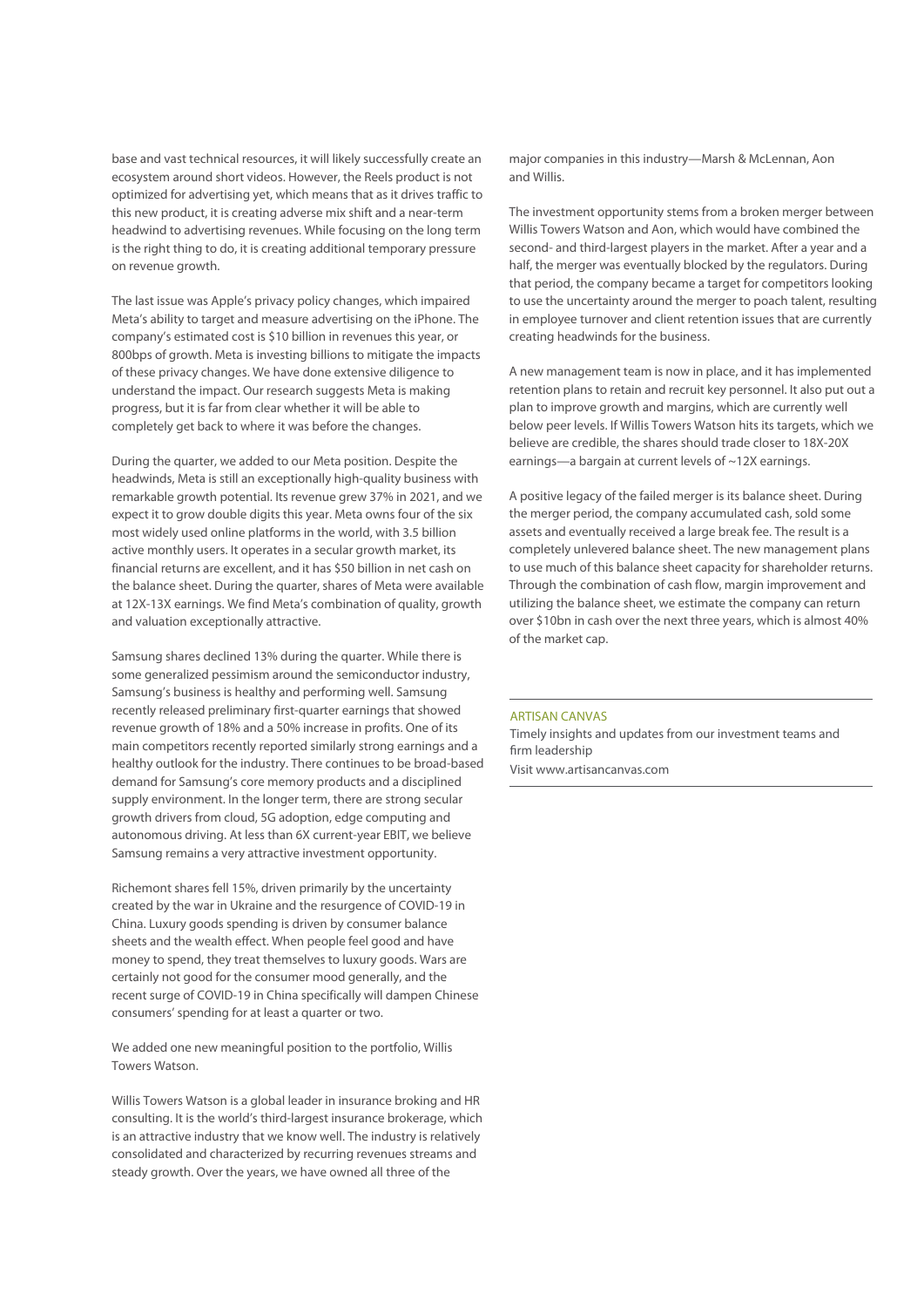# **For more information:** Visit www.artisanpartners.com

Current and future portfolio holdinas are subiect to risk. International investments involve special risks, includina currency fluctuation, lower liquidity, different accountina methods and economic and political systems, higher transaction costs. These risks typically are greater in emerging markets. Securities of small- and medium-sized companies tend to have a shorter history of operations, be more volatile and less liquid and may have underperformed securities of large companies during some periods. Value securities may underperform other asset types during a given period. Investments will rise and fall with market fluctuations and investor capital is a risk. The costs associated with this fund will impact your return over time. These risks, among others, are further described in the Fund Documents.

# This is a marketing communication. Further fund details, including risks, fees and expenses, and other information, such as ESG practices, are set out in the current Prospectus, Supplements, Key Investor Information Documents (KIIDs) and other documentation (collectively, the Fund Documents), which can be obtained by calling +44 (0) 207 766 7130 or visiting www.apgfunds-docs.com. Please refer to the Fund Documents and consider all of a fund's characteristics before making any final investment decisions.

This summary represents the views of the portfolio managers as of 31 Mar 2022. Those views may change, and the Fund disclaims any obligation to advise investors of such changes. Portfolio holdings are displayed in the cont marketing the fund shares and not the marketing of underlying portfolio securities. For the purpose of determining the Fund's holdings, securities of the same issuer are aggregated to determine the weight in the Fund. Thes comprise the following percentages of the Fund's total net assets (including all classes of shares) as of 31 Mar 2022: BAE Systems PLC 3.1%. Berkshire Hathaway Inc 4.1%. Imperial Oil Ltd 2.0%. Meta Platforms Inc 3.9%. Sams Electronics Co Ltd 4.7%, Cie Financiere Richemont SA 3.0%, Willis Towers Watson PLC 1.1%, Marsh & McLennan Cos Inc 2.6%. Securities named in the Commentary, but not listed here are not held in the Fund as of the date of th report. Portfolio holdings are subject to change without notice and are not intended as recommendations of individual securities.

Attribution is used to evaluate the investment management decisions which affected the portfolio's performance when compared to a benchmark index. Attribution is not exact, but should be considered an approximation of the contribution of each of the factors considered.

MSCI All Country World Index measures the performance of developed and emerging markets. S&P 500® Index measures the performance of 500 US companies focused on the large-cap sector of the market.

The Global Industry Classification Standard (GICS®) is the exclusive intellectual property of MSCI Inc. (MSCI) and Standard & Poor's Financial Services, LLC (S&P). Neither MSCI, S&P, their affiliates, nor any of their thir ("GICS Parties") makes any representations or warranties, express or implied, with respect to GICS or the results to be obtained by the use thereof, and expressly disclaim all warranties, including warranties of accuracy, merchantability and fitness for a particular purpose. The GICS Parties shall not have any liability for any direct. indirect. special, punitive, consequential or any other damages (including lost profits) even if notified index(es) are unmanaged; include net reinvested dividends; do not reflect fees or expenses; and are not available for direct investment. The S&P 500® ("Index") is a product of S&P Dow Jones Indices LLC ("S&P DJI") and/or i affiliates and has been licensed for use. Copyright © 2022 S&P Dow Jones Indices LLC, a division of S&P Global, Inc. All rights reserved. Redistribution or reproduction in whole or in part are prohibited without written pe Dow Jones Indices LLC. S&P® is a registered trademark of S&P Global and Dow Jones® is a registered trademark of Dow Jones Trademark Holdings LLC ("Dow Jones"). None of S&P DJI, Dow Jones, their affiliates or third party li makes any representation or warranty, express or implied, as to the ability of any index to accurately represent the asset class or market sector that it purports to represent and none shall have any liability for any erro interruptions of any index or the data included therein. MSCI makes no express or implied warranties or representations and shall have no liability whatsoever with respect to any MSCI data contained herein. The MSCI data m further redistributed or used to create indices or financial products. This report is not approved or produced by MSCI.

Return on Invested Capital (ROIC) is a measure of how well a company generates cash flow relative to capital invested in the business. Return on Equity (ROE) is a profitability ratio that measures the amount of net income as a percentage of shareholders' equity. Free Cash Flow is a measure of financial performance calculated as operating cash flow minus capital expenditures. Earnings Before Interest & Tax (EBIT) is an indicator of a company profitability, calculated as revenue minus expenses, excluding tax and interest. Price-to-Earnings (P/E) is a valuation ratio of a company's current share price compared to its per-share earnings.

This material is provided for informational purposes without regard to your particular investment needs and shall not be construed as investment or tax advice on which you may rely for your investment decisions. Investors their financial and tax adviser before making investments in order to determine the appropriateness of any investment product discussed herein. In no event shall Artisan Partners have any liability for direct, indirect, sp punitive, consequential (including, without limitation, lost profits) losses or any other damages resulting from the use of this material. Artisan Partners is not registered, authorised or eligible for an exemption from re jurisdictions. Therefore, services described herein may not be available in certain jurisdictions. This material does not constitute an offer or solicitation where such actions are not authorised or lawful, and in some cas provided at the initiative of the prospect. Further limitations on the availability of products or services described herein may be imposed.

Artison Partners Limited Partnership (APIP) is an investment adviser registered with the U.S. Securities and Exchange Commission (SEC) Artison Partners UK UP (APUK) is authorized and regulated by the Financial Conduct Auth is a registered investment adviser with the SEC. APEL Financial Distribution Services Limited (AP Europe) is authorized and regulated by the Central Bank of Ireland. APIP, APUK and AP Europe are collectively, with their pa and affiliates, referred to as Artisan Partners herein.

APLP is the investment manager of Artisan Partners Global Funds Plc (APGF), an umbrella type open-ended investment company with variable capital having segregated ligbility between its sub-funds, incorporated with limited authorized in Telegrad by the Central Bank of Ireland as an Undertoking for Collective Investments in Transferable Securities (UCITS) under registration number 485593. APUK and AP Europe are the distributors for APGF. This not intended for use within the US or with any US persons. The Fund shares described herein are not and will not be, registered under the US Securities Act of 1933 and may not be sold to or for the benefit of any US person.

This material is only intended for investors which meet qualifications as institutional investors as defined in the applicable jurisdiction where this material is received, which includes only Professional Clients or Eligi defined by the Markets in Financial Instruments Directive (MiFID) where this material is issued by APUK or AP Europe. This material is not for use by retail investors and may not be reproduced or distributed without Artisa permission.

In the United Kingdom, issued by APUK, 25 St. James's St., Floor 3, London SW1A 1HA, registered in England and Wales (LLP No. OC351201). Registered office: Reading Bridge House, Floor 4, George St., Reading, Berkshire RG1 8LS. In Ireland, issued by AP Europe, Fitzwilliam Hall, Fitzwilliam Pl, Ste. 202, Dublin 2, D02 T292. Registered office: 70 Sir John Rogerson's Quay, Dublin 2, D02 R296 (Company No. 637966).

Australia: This material is directed at wholesale clients only and is not intended for, or to be relied upon by, private individuals or retail investors. Artisan Partners Australia Pty Ltd is a representative of APLP (ARBN APUK (ARBN 603 522 649). APLP and APUK are respectively regulated under US and UK laws which differ from Australian laws and are exempt from the requirement to hold an Australian financial services license under the Austra Corporations Act 2001 in respect to financial services provided in Australia. No cooling-off regime applies to an acquisition of the interests in any funds managed by Artisan Partners described herein. Austria: The shares and in each Fund's prospectus and the related documents have not and may not be offered or sold, directly or indirectly, to the public in the Republic of Austria. Each Fund's prospectus has not been and will not be submitt Oesterreichische Kontrollbank Aktiengsellschaft and has not been prepared in accordance with the Austrian Capital Markets Act (Kapitalmarktgesetz) or the Austrian Investment Funds Act (Investmentfondsgesetz). Each is there prospectus pursuant to the Capital Markets Act or the Investment Funds Act. Brazil: Shares in the Fund may not be offered or sold to the public in Brazil. Accordingly, the Fund shares have not been nor will be registered w Brazilian Securities Commission - CVM nor have they been submitted to the foreaoing gaency for approval. Documents relating to the Fund shares, as well as the information contained therein, may not be supplied to the publi as the offering is not a public offering of securities in Brazil, por used in connection with any offer for subscription or sale of securities to the public in Brazil, Conneda: This material is distributed in Conneda WAPIP Distributors LLC, which conducts activities in Canada under exemptions from the dealer, portfolio manager and investment fund manager registration requirements of applicable Canadian securities laws. This material does not an offer of services in circumstances where such exemptions are not available. APLP advisory services are available only to investors that qualify as "permitted clients" under applicable Canadian securities laws. Investmen securities of Funds managed and distributed by APLP and/or Artisan Partners Distributors LLC may only be made by eligible private placement purchasers that qualify as "accredited investors" and "permitted clients" under ap Canadian securities laws and pursuant to Canadian private placement offering documents, which are available upon request. This material is not, and under no circumstances should it be construed as, a private placement offe document, advertisement or public offering of securities in Canada. No securities commission or similar authority in Canada has reviewed this material or in any way passed upon the merits of any securities referenced herei representation to the contrary is an offence. Bailiwick of Guernsey: This material is only being, and may only be, made available in or from within the Bailiwick of Guernsey to persons licensed under the Protection of Inve 1987, the Banking Supervision Law, 1994, the Regulation of Fiduciaries, Administration Businesses and Company Directors, etc. Law, 2000 or the Insurance Managers and Insurance Intermediaries Law, 2002. Chile: Esta oferta privada se acoge a las disposiciones de la norma de carácter general nº 336 de la superintendencia de valores y seguros, hoy comisión para el mercado financiero. Esta oferta versa sobre valores no inscritos en el registro el registro de valores extranieros que lleva la comisión para el mercado financiero, por lo que tales valores no están sujetos a la fiscalización de ésta: por tratar de valores no inscritos no existe la obligación por part entregar en Chile información pública respecto de los valores sobre los que versa esta oferta: estos valores no podrán ser obieto de oferta pública mientras no sean inscritos en el registro de valores correspondiente. Hona material has not been registered by the Registrar of Companies in Hong Kong. The Fund is a collective investment scheme as defined in the Securities and Futures Ordinance of Hong Kong (the "Ordinance") but has not been aut by the Securities and Futures Commission pursuant to the Ordinance. Accordinaly, the shares may only be offered or sold in Hong Kong to persons who are "professional investors" as defined in the Ordinance and any rules mad the Ordinance or in circumstances which are permitted under the Companies (Winding Up and Miscellaneous Provisions) Ordinance of Hong Kong and the Ordinance. In addition, this material may not be issued or possessed for the purposes of issue, whether in Hong Kong or elsewhere, and the shares may not be disposed of to any person unless such person is outside Hong Kong, such person is a "professional investor" as defined in the Ordinance and an made under the Ordinance or as otherwise may be permitted by the Ordinance. Israel: This material has not been approved by the Israel Securities Authority and will only be distributed to Israeli residents in a manner that constitute "an offer to the public" under sections 15 and 15a of the Israel Securities Law, 5728-1968 (the Securities Law) or section 25 of the Joint Investment Trusts Law, 5754-1994, as applicable. The Fund is being offer